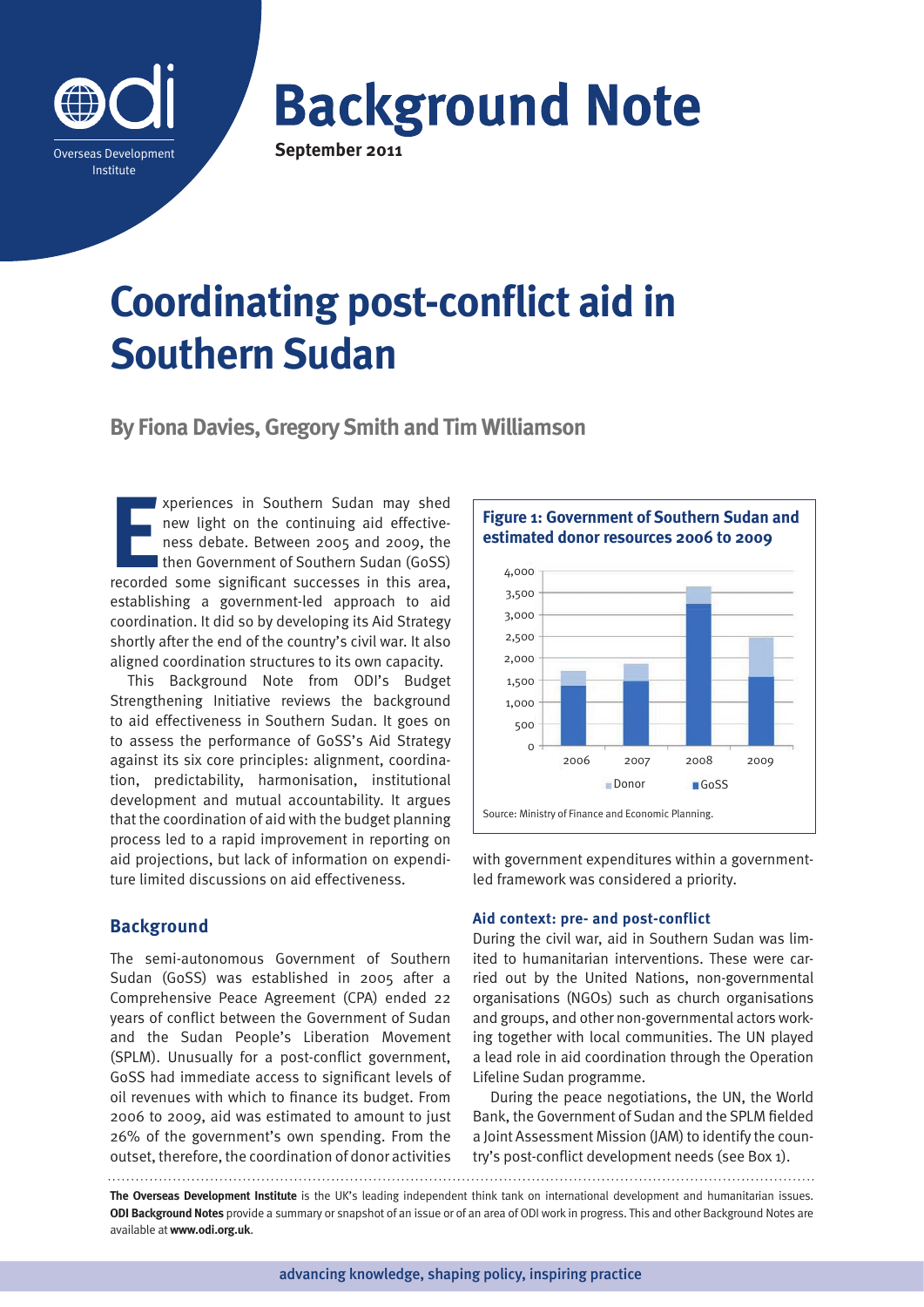# **Box 1: Southern Sudan Capacity Assessment 2005**

'**Southern Sudan starts from a situation of extreme poverty and underdevelopment with weak skills and the virtual non-existence of normal government institutions.** The imperative is to establish structures to enable public spending to rise and be absorbed effectively and efficiently as soon as possible … The scarcity of local capacity and the breadth and depth of needs place a significant premium on donor coordination.'

Source: Joint Assessment Mission Report 2005, Vol. 1, p.56.

# **Box 2: Southern Sudan's Multi Donor Trust Fund (MDTF)**

The objective of Southern Sudan's MDTF was to ensure coordinated, flexible and swift donor responses to finance JAM priority expenditures, in the context of a unified budget and coherent public expenditure process. Significant government co-financing was envisaged, and it was anticipated that the MDTF would play a leading role in contracting third parties to deliver government services, in line with the priorities identified in the JAM. It was agreed that World Bank procedures would govern MDTF implementation to provide adequate fiduciary assurance to donor partners, while MDTF implementation would be led by the government, to ensure national ownership.

Fourteen donors pledged financing to the MDTF amounting to almost \$700 million over six years, while GoSS was initially expected to match every \$1 of donor financing with \$2 of its own funding. However, project implementation was slowed by a number of challenges, including ambitious and complex programme design relative to context, limited GoSS capacity to manage complex World Bank procedures, and significant challenges for NGOs in complying with World Bank procurement processes. As a result, more than halfway through the six-year period, less than \$150 million of donor funding had been spent and a perception was maintained of little visible impact (Scanteam, 2007; MoFEP 2009).

## **Box 3: GoSS Aid Strategy 2006-2010**

Key principles:

- I. Alignment; of donor assistance with GoSS priorities
- II. Coordination; of aid delivery with GoSS programmes, to avoid duplication, concentration or neglect
- III. Predictability; of the volume and timing of aid flows
- IV. Harmonisation; of donor activities and programmes
- V. Institutional development; using aid to enhance GoSS capacity
- VI. Mutual accountability; between GoSS and donors

The JAM emphasised the importance of government ownership of donor interventions. It proposed joint donor engagement and the use of pooled funding mechanisms to enable effective coordination and harmonisation, and to minimise fragmentation and unnecessary transaction costs. In particular, it requested donors to work mainly through the Southern Sudan Multi-Donor Trust Fund (MDTF) that was established in 2005 as a part of the Wealth Sharing Protocol of the CPA (see Box 2). However, it acknowledged that while pooled donor funding was desirable, the MDTF would not be the sole funding channel for development assistance. The JAM envisaged that humanitarian and security assistance, and donors' large 'flagship' development projects would be financed through separate channels.

# **Aid Strategy**

When GoSS was established, the Ministry of Finance and Economic Planning (MoFEP) was assigned responsibility for aid coordination. MoFEP started developing the GoSS Aid Strategy almost immediately. Its objective was to: 'coordinate development aid from international donors, so that it is used effectively and aligned with the priorities of the Government of Southern Sudan'.

The drafting process for the Aid Strategy was participatory, including technical discussions within government and with donors, approval by the Council of Ministers and endorsement by the Legislative Assembly. It outlined the six principles for donor engagement in Southern Sudan (Box 3), established structures for GoSS–donor dialogue, identified the roles and responsibilities of government agencies in aid coordination, and established procedures for aid approval and reporting that were integrated with government systems for planning and budgeting.

The Aid Strategy was based on the following coordination structures:

- **•** the Quarterly Donor Forum (QDF), for systematic government–donor dialogue on fiscal, planning and aid coordination issues
- **•** the Inter-Ministerial Appraisal Committee (IMAC), for evaluation of donor projects prior to their signature by the Minister of Finance
- **•** donor participation in the GoSS Budget Sector Working Groups (BSWGs), to ensure alignment of donor activities with sectoral priorities and reporting of donor financing to the government budget.

MoFEP was realistic about the challenges it faced in establishing a government-led framework for aid coordination, in light of the ad-hoc, donor-led/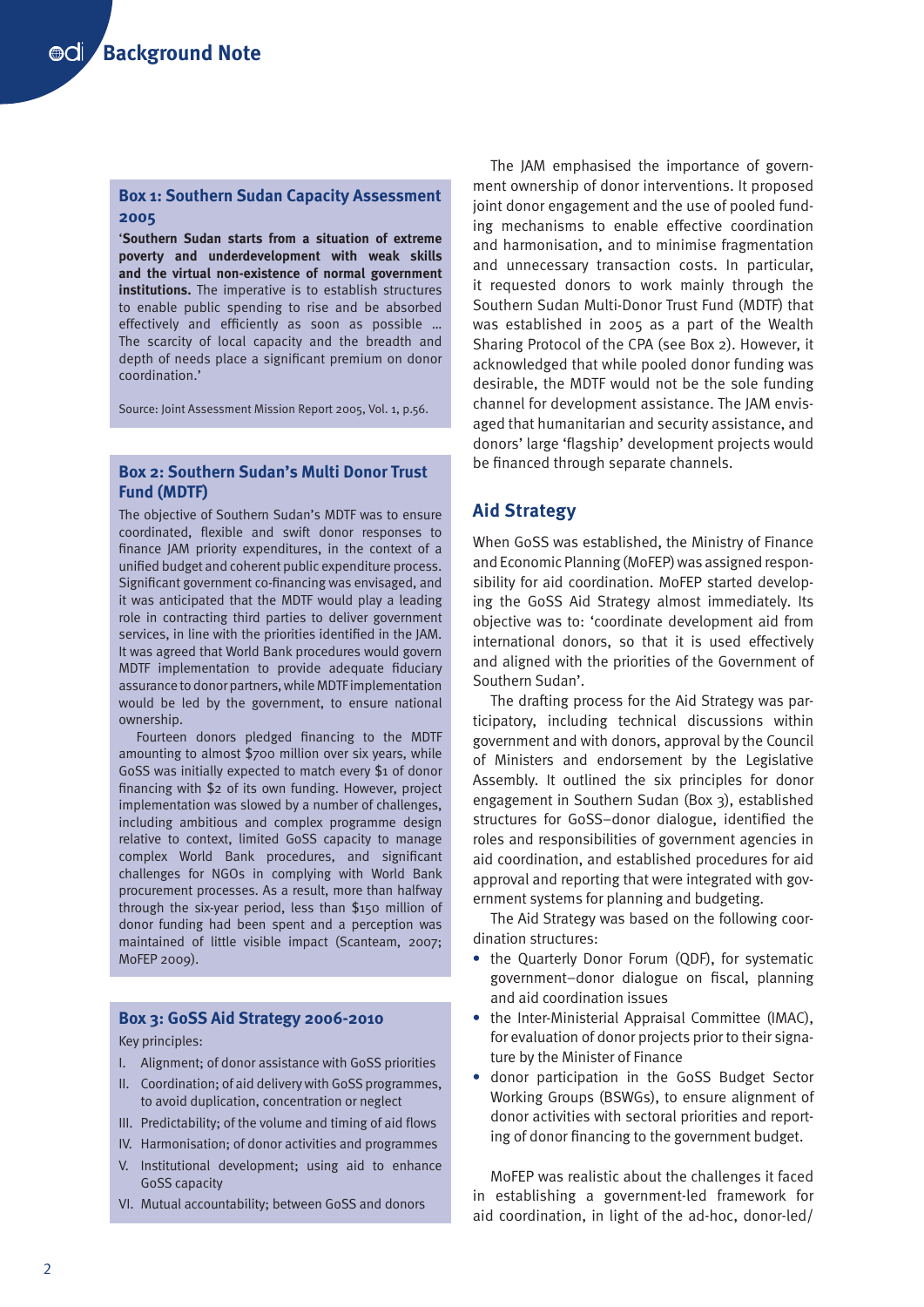NGO implemented situation that pertained before GoSS was established, and GoSS's limited capacity. It therefore kept the coordination processes simple, ensured that all government institutions were involved, and emphasised the need for donor compliance, in order to minimise coordination transaction costs to government.

# **Performance against the six principles**

# **Alignment**

The government defined its priorities at a sectoral level through the three-year Budget Sector Plans produced by the Budget Sector Working Groups (BSWGs). These priorities were refined on a yearly basis during the annual planning process and, in 2008, the government produced a costed statement of its overall priorities for 2008-2011, requesting that 80% of donor funding be directed to the top six development priorities (security, roads, basic education, primary healthcare, livelihoods and water).

In practice, however, the actual percentage of donor funding to the top six priorities amounted to approximately 60% in both 2009 and 2010, rather than 80%, as GoSS had limited influence over aid allocation decisions made in donor capitals. The role of the IMAC was to ensure that donor projects were aligned to government priorities, but it received projects for evaluation only after they had been formulated and funding allocations proposed. This meant IMAC could focus only on the merits of an individual project, without influencing the overall alignment of aid allocations to government priorities. While it did succeed in appraising an increasing number of projects each year, it was an uphill battle to encourage donors to seek IMAC approval before starting activities, given the long-established donor practice of working directly with NGOs to implement projects. Through regular feedback at the Quarterly Donor Forums, IMAC compliance improved, but coverage remained far from complete.

#### **Coordination**

Donor participation in ten GoSS BSWGs constituted the main mechanism for coordination of donor activities across government. Donors were encouraged to participate in BSWGs from 2006, enabling sectors to capture donor projections for the coming three years during the preparation of their Budget Sector Plans, with the information being published in budget documents from 2007, including the Annual Budget Book presented to the Legislative Assembly, and the annual Donor Books.

Donor participation was reviewed regularly in the Quarterly Donor Forum, which was a mechanism



for technical dialogue between MoFEP and donor partners on aid, planning and fiscal issues. MoFEP used the Quarterly Donor Forums to provide candid feedback to donors on their BSWG participation and reporting performance. Encouraging transparency proved to be a successful means of enhancing accountability and ensured donor commitment to government-led coordination.

The aid data collected during the budget process each year enabled MoFEP to carry out annual donor mapping exercises. For 2007, projected expenditures amounted to \$398 million across 21 donors. The following year, the total estimated funding dropped to \$386 m., even though the number of donors reporting increased to 26, as a major donor declined to report. With the inclusion of NGOs in the BSWG reporting process in 2009, estimates shot up to \$600 m. For 2010, the estimate increased further to \$719 m.

The health sector, one of the largest, was one of those most affected by the inclusion of NGOs in the reporting process. Its number of reported projects increased from 30 in the 2008 Budget, before the inclusion of NGOs, to 97 in the 2009 Budget, with projected funding increasing by 50% from \$86 m. to \$131 m. Greater NGO commitment to aid coordination in the health sector was supported by a dedicated NGO focal point employed by an international NGO, who was seconded to the Ministry of Health.

#### **Harmonisation**

Even though harmonisation was a key principle of the Aid Strategy, there was widespread project proliferation and fragmentation, with the number of projects reported rising by 300% (from 121 to 495) over a four-year period (Figure 3 shows the number of projects per sector between 2008 and 2010, as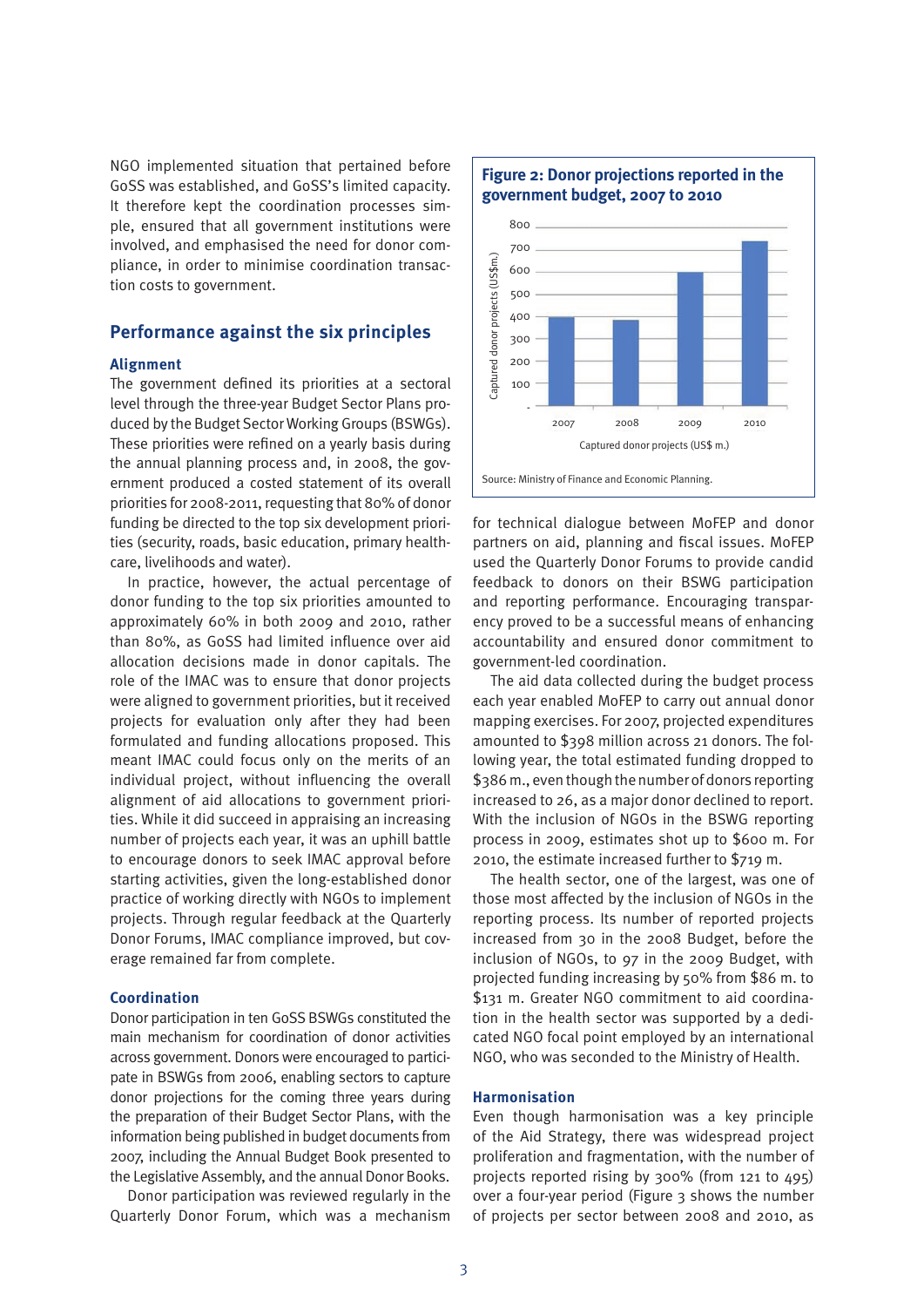

reported in the Budget for each year). Although much of this increase can be attributed to improvements in reporting, the number of projects being implemented, mainly through non-government mechanisms, far exceeded the expectation of the JAM that only donors' large 'flagship' development projects would be financed bilaterally. By 2010, 70% of donor aid was still delivered through bilateral channels.

The health sector saw the greatest proliferation, with 17 different donors reporting 97 projects at the beginning of 2009, resulting in an average health project size of \$1.35 m. During the course of 2009, as donors provided revised figures, the number of projects in the sector rose to 174. The drivers of this fragmentation included the continued use of NGOs to deliver services through small, area-based interventions as government implementation capacity remained weak, combined with the slow pace of expenditure through the MDTF, which dampened the harmonisation momentum. A number of other funds, such as the Sudan Recovery Fund and the Basic Services Fund were established or expanded to try to fill the gap, but were far smaller in size.

## **Predictability**

As Figure 3 illustrates, donor funding was predictable to the extent that donors provided annual estimates of their spending through their participation in the BSWGs. However, the predictability of their funding over a multi-year period was extremely weak, as most donors continued to plan in annual cycles. In 2008, for example, the estimated level of donor funding for 2010 was \$189 m. By 2010, it was \$740 m., an increase of almost 300% on the level of funding estimated for 2010 two years previously.

#### **Mutual accountability**

The coordination mechanisms established by the Aid Strategy provided a good starting point for mutual accountability, with the IMAC enabling project appraisal, the BSWGs enabling reporting of aid estimates and activities, and the Quarterly Donor Forum enabling feedback and discussion around fiscal and aid issues. However, achievement of comprehensive accountability was hindered by the inability of donors to provide timely data on actual expenditures, and an absence of results-based reporting and analysis on both sides. As a result, discussions on aid effectiveness were focused on individual projects or instruments, rather than the aid portfolio as a whole.

#### **Institutional development**

The Aid Strategy envisaged that aid would be used in a way that enhanced government capacity. However, although the coordination process around aid was tied into the government planning process, the fact that aid did not use government systems limited its scope to enhance institutional capacity, except in projects which had specific capacity-building activities.

# **Performance evaluation**

Of the six Aid Strategy Principles, the coordination principle was the most successfully implemented,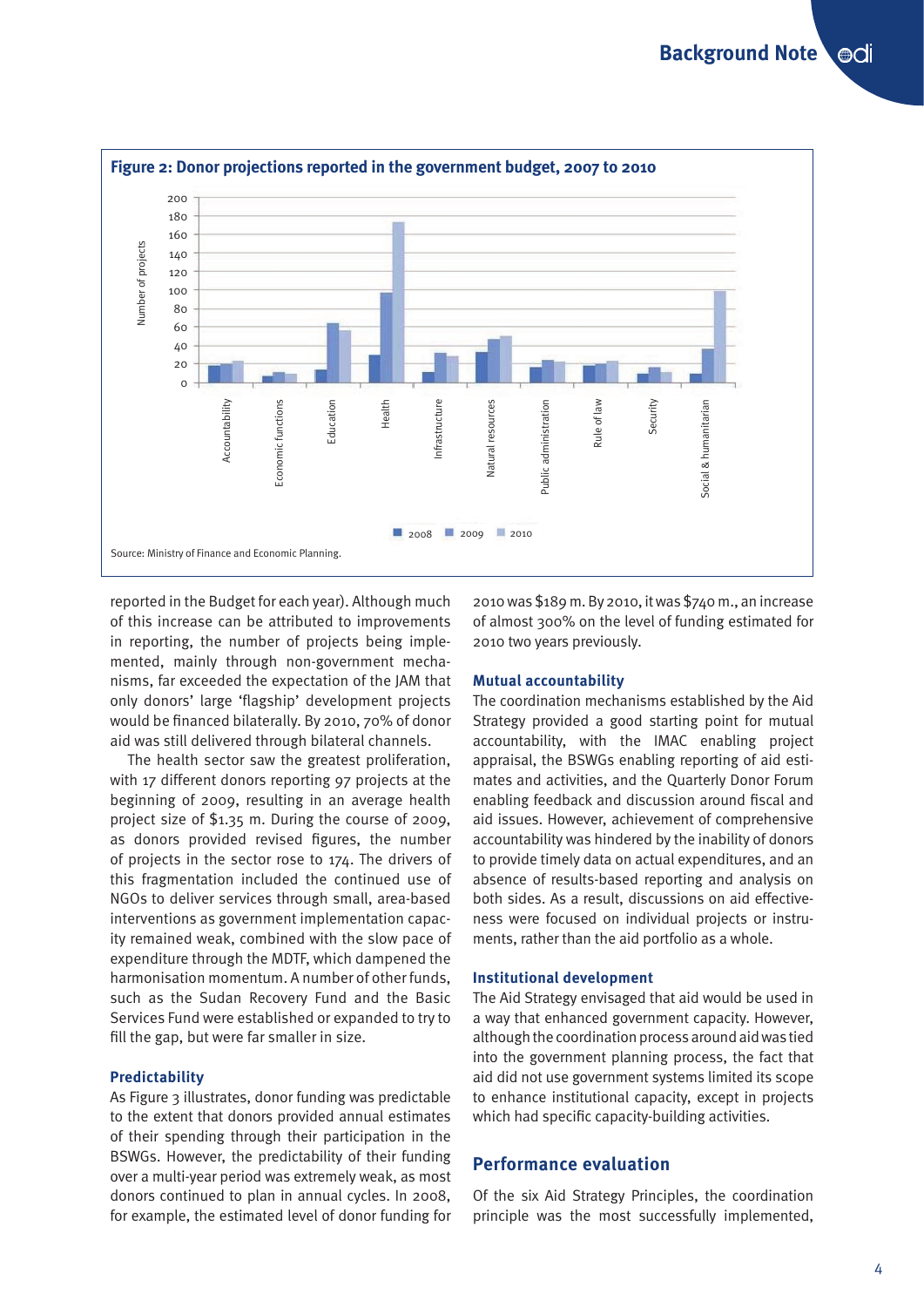as GoSS established a credible, government-led approach to aid coordination, tied to the budget planning process.

Performance against the alignment principle was weaker, even though the government articulated its priorities, as decisions on fund allocations tended to be centralised in capitals, and donors continued to develop projects bilaterally with NGOs.

Performance against the harmonisation principle was extremely mixed. A number of harmonised instruments existed: the MDTF, the Capacity Building Trust Fund, the Southern Sudan Recovery Fund, the Common Humanitarian Fund, and the Basic Services Fund. The majority of aid, however, continued to be channelled bilaterally with high levels of project proliferation, particularly in service delivery sectors. Weak government implementation capacity limited donor use of government systems, and donors instead continued to use NGOs to deliver services through small, area based interventions. The slow performance of the major pooled fund, the MDTF, also dampened the impetus for harmonisation.

Implementation of the mutual accountability principle was hindered by limited reporting on aid out-turns, while the predictability principle was undermined by the donor practice of planning in annual cycles.

# **Policy lessons**

GoSS's success in developing a government-led approach to aid coordination was the result of a number of factors. It established its Aid Strategy early, and ensured that it was implementable by designing simple coordination structures that involved all government institutions and were aligned to the government's own planning mechanisms. Involving both donors and NGOs in the budget planning process, and providing regular feedback on their participation, encouraged compliance.

Strong coordination processes established government hegemony, and improved information sharing, but contrary to initial expectations, this did not translate into increased aid harmonisation. Although the weakness of the government's implementation

capacity was cited as a key rationale for harmonisation, it conversely turned out to be one of the drivers for continued bilateralism and fragmentation. In the absence of such capacity, and in spite of the existence of harmonised instruments, donors continued to use NGOs to implement projects. The experience of Southern Sudan shows that harmonisation is a medium-term objective, which is not just achieved through the establishment of harmonised instruments. Several other measures are required simultaneously, namely:

- **•** strengthening government implementation capacity, so that the incentive for donors to channel aid through NGOs reduces over time
- **•** designing harmonised instruments that can engage NGOs to deliver services whilst government capacity is being built
- **•** designing and securing donor commitment to a harmonisation road map, with credible commitments on both sides (for the government: establishing coherent coordination processes and strengthening government systems; for donors: division of labour, progressive use of harmonised instruments and transition to government systems).

Southern Sudan's experience also shows that a significant onus remains on donors to improve the results-focus and predictability of their aid in fragile contexts. GoSS played its part by developing a multi-year system for aid planning and reporting, but donors continued to plan in annual cycles and limited their reporting to estimates rather than out-turns and results.

Written by Fiona Davies (fionadavies101@hotmail.com), Gregory Smith (g.smith@odi.org.uk) and Tim Williamson (t.williamson. ra@odi.org.uk). The authors would like to thank Melissa Phillips and Richard Taylor for their comments, although any mistakes are those of the authors.

This Background Note was prepared as a part of the Budget Strengthening Initiative, a programme primarily funded by the UK Department for International Development with support from AusAID. For more information visit: http://bit.ly/budget-strengthening-initiative